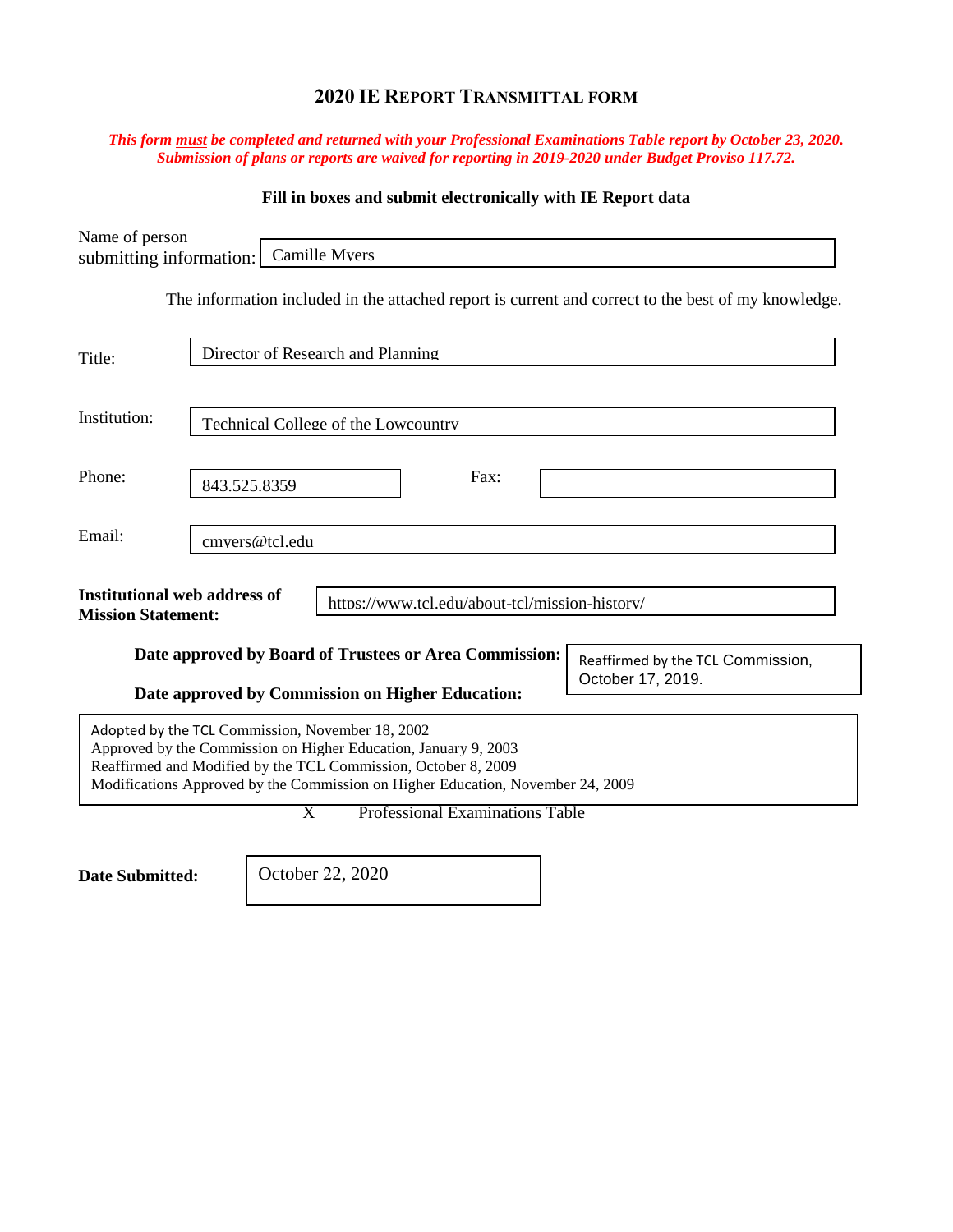### **Institution:**

#### **RESULTS OF PROFESSIONAL EXAMINATIONS**

*Applicable to all sectors – Reported for April 1, 2019- March 31, 2020*

The collection of results data for professional examinations should include first-time test takers (except the teacher education exams at four-year institutions, which include all test takers) for those students who completed an examination during the period of **April 1, 2019 through March 31, 2020**. The following tables display the exams that each sector has reported in the past. Please use this list as a guide for the exams you report this year on the table provided. **Please be aware that your institution may have students taking certification exams that have not been reported in the past.** This would be the case if students were just beginning to complete a new program. In such cases, please report the scores and indicate that the exam is new to the table.

Praxis exams are reported separately in the following table.

**Please note that Praxis results are reported on all test-takers.** Other exams are reported on first-time test-takers.

| Name of Exam                                         | Date(s)<br><b>Administered</b> | # of<br><b>Examinees</b> | $\#$ of Examinees $\%$ Examinees<br>who Passed | <b>Passing</b> |
|------------------------------------------------------|--------------------------------|--------------------------|------------------------------------------------|----------------|
|                                                      |                                |                          |                                                |                |
| <b>TEACHING AND RESEARCH SECTORS</b>                 |                                |                          |                                                |                |
| <b>PRAXIS Series II: Core Battery Professional</b>   |                                |                          |                                                |                |
| Knowledge                                            |                                |                          |                                                |                |
| <b>PRAXIS</b> Series II: Principles of Learning $\&$ |                                |                          |                                                |                |
| Teaching $(K-6)$                                     |                                |                          |                                                |                |
| PRAXIS Series II: Principles of Learning &           |                                |                          |                                                |                |
| Teaching $(5-9)$                                     |                                |                          |                                                |                |
| PRAXIS Series II: Principles of Learning &           |                                |                          |                                                |                |
| Teaching $(7-12)$                                    |                                |                          |                                                |                |
| <b>PRAXIS Series II: Specialty Area Tests</b>        |                                |                          |                                                |                |
|                                                      |                                |                          |                                                |                |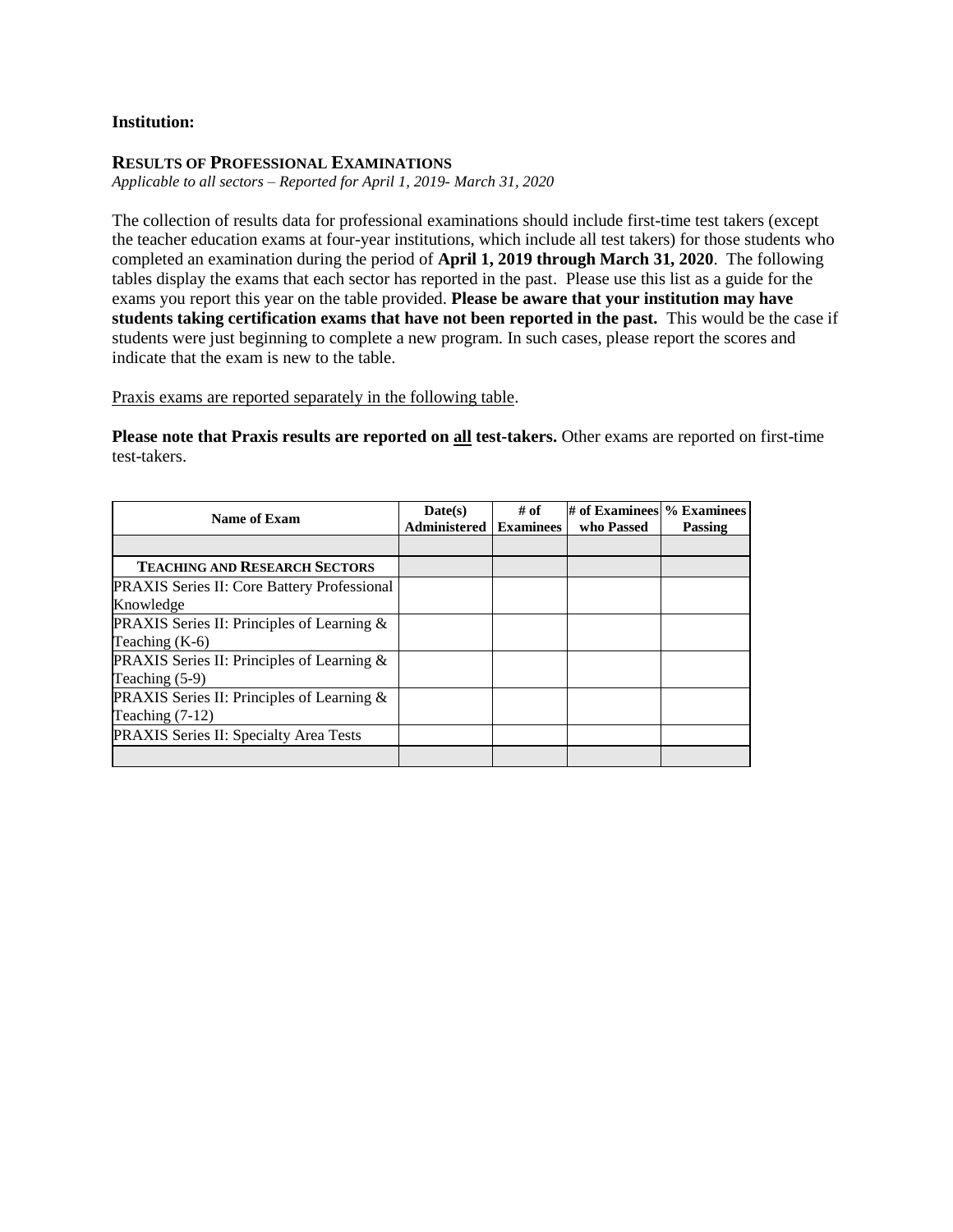| <b>Name of Exam</b>                                                 | Date(s)<br>Administered | # of<br><b>Examinees</b> | # of 1 <sup>st</sup> Time<br><b>Examinees</b> | # of 1 <sup>st</sup> Time<br><b>Examinees</b><br>who Passed | $% 1st$ Time<br><b>Examinees</b><br><b>Passing</b> |
|---------------------------------------------------------------------|-------------------------|--------------------------|-----------------------------------------------|-------------------------------------------------------------|----------------------------------------------------|
| <b>RESEARCH SECTOR</b>                                              |                         |                          |                                               |                                                             |                                                    |
| <b>ACC National Certification Examination</b>                       |                         |                          |                                               |                                                             |                                                    |
| in Nurse Midwifery                                                  |                         |                          |                                               |                                                             |                                                    |
| American Board of Cardiovascular Perfusion                          |                         |                          |                                               |                                                             |                                                    |
| Exam - Part I (PBSE)                                                |                         |                          |                                               |                                                             |                                                    |
| American Board of Cardiovascular Perfusion<br>Exam - Part II (CAPE) |                         |                          |                                               |                                                             |                                                    |
| Council on Certification of Nurse                                   |                         |                          |                                               |                                                             |                                                    |
| Anesthetists Exam.                                                  |                         |                          |                                               |                                                             |                                                    |
| Multi-State Pharmacy Jurisprudence<br><b>Examination</b> (MPJE)     |                         |                          |                                               |                                                             |                                                    |
| <b>Massage &amp; Bodywork Licensing</b>                             | 04/01/2019-             |                          |                                               |                                                             |                                                    |
| <b>Examination (MBLEX)</b>                                          | 03/31/2020              | $\bf{8}$                 | $\bf{8}$                                      | $\bf{8}$                                                    | 100.00%                                            |
| Massage Therapy Certifying Examination                              |                         |                          |                                               |                                                             |                                                    |
| National Board Dental Exam, Part I                                  |                         |                          |                                               |                                                             |                                                    |
| National Board Dental Exam, Part II                                 |                         |                          |                                               |                                                             |                                                    |
| National Council Licensure Exam. -                                  |                         |                          |                                               |                                                             |                                                    |
| Registered Nurse (BSN)                                              |                         |                          |                                               |                                                             |                                                    |
| National Physical Therapist Licensing Exam.<br>(PT)                 |                         |                          |                                               |                                                             |                                                    |
| National Certification Corporation for the                          |                         |                          |                                               |                                                             |                                                    |
| Obstetric, Gynecological and Neonatal                               |                         |                          |                                               |                                                             |                                                    |
| Nursing Specialties:<br>Neonatal Nurse Practitioner Exam.           |                         |                          |                                               |                                                             |                                                    |
| North American Pharmacist Licensure Exam.                           |                         |                          |                                               |                                                             |                                                    |
| (NAPLEX)                                                            |                         |                          |                                               |                                                             |                                                    |
| Occupational Therapist, Registered (OTR)                            |                         |                          |                                               |                                                             |                                                    |
| Physician Assistant National Certifying                             |                         |                          |                                               |                                                             |                                                    |
| Exam. (PANCE)                                                       |                         |                          |                                               |                                                             |                                                    |
| South Carolina Bd. of Law Examination                               |                         |                          |                                               |                                                             |                                                    |
| Cytotechnology (ASCP)                                               |                         |                          |                                               |                                                             |                                                    |
| State Board Dental Exam-SRTA Exam.                                  |                         |                          |                                               |                                                             |                                                    |
| US Medical Licensing Exam. - Step I                                 |                         |                          |                                               |                                                             |                                                    |
| US Medical Licensing Exam. - Step II                                |                         |                          |                                               |                                                             |                                                    |
|                                                                     |                         |                          |                                               |                                                             |                                                    |
| <b>TEACHING SECTOR</b><br>National Council Licensure Exam. -        |                         |                          |                                               |                                                             |                                                    |
| Registered Nurse (BSN)                                              |                         |                          |                                               |                                                             |                                                    |
|                                                                     |                         |                          |                                               |                                                             |                                                    |
| <b>REGIONAL SECTOR</b>                                              |                         |                          |                                               |                                                             |                                                    |
| Council Licensure Exam-Registered Nurse<br>(ADN)                    |                         |                          |                                               |                                                             |                                                    |
|                                                                     |                         |                          |                                               |                                                             |                                                    |
| <b>TECHNICAL SECTOR</b>                                             |                         |                          |                                               |                                                             |                                                    |
| Aircraft Maintenance - Airframe                                     |                         |                          |                                               |                                                             |                                                    |
| Aircraft Maintenance - General                                      |                         |                          |                                               |                                                             |                                                    |
| Aircraft Maintenance - Powerplant                                   |                         |                          |                                               |                                                             |                                                    |
| Barbering                                                           |                         |                          |                                               |                                                             |                                                    |